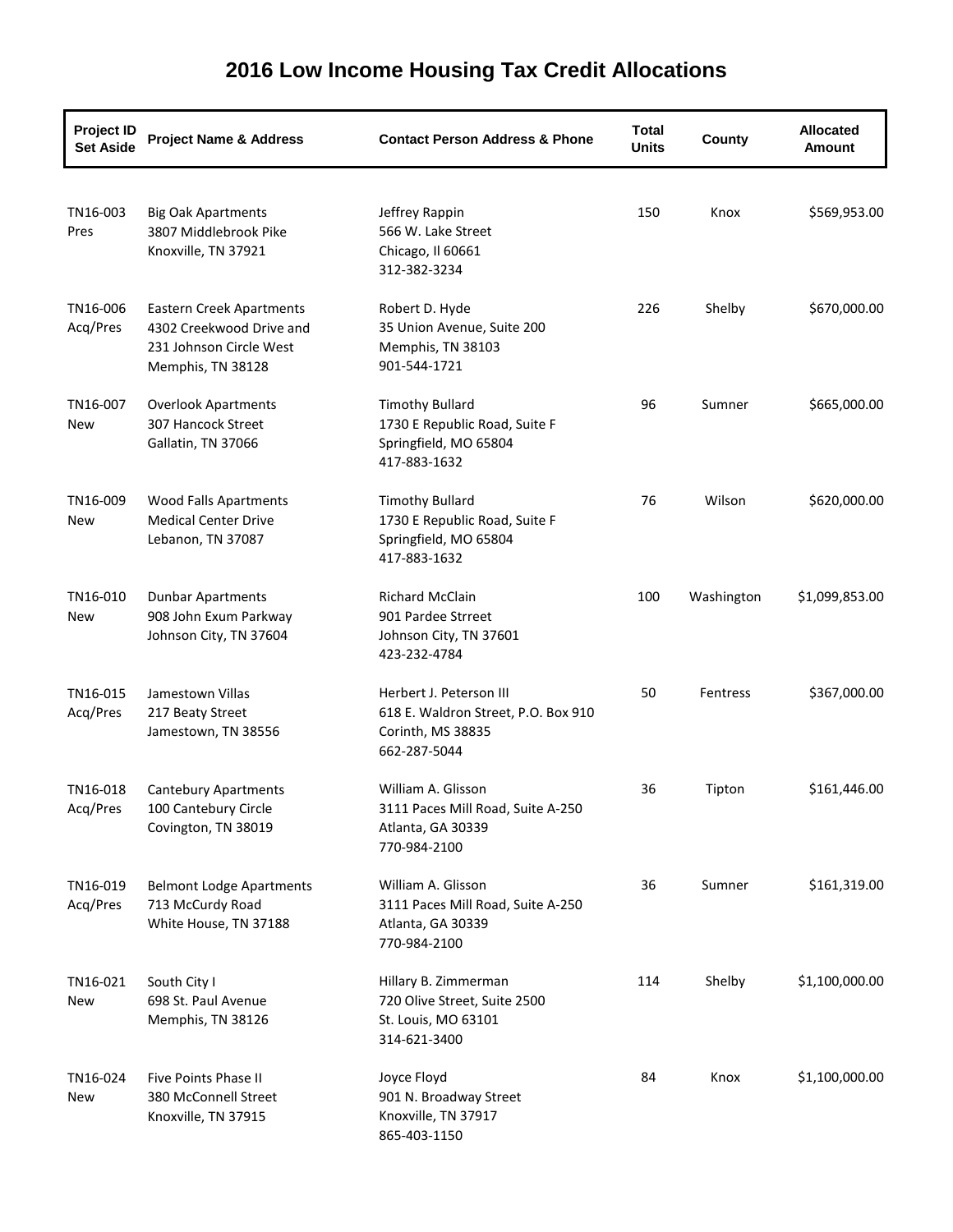| <b>Project ID</b><br><b>Set Aside</b> | <b>Project Name &amp; Address</b>                                                                  | <b>Contact Person Address &amp; Phone</b>                                                      | <b>Total</b><br><b>Units</b> | County     | <b>Allocated</b><br>Amount |
|---------------------------------------|----------------------------------------------------------------------------------------------------|------------------------------------------------------------------------------------------------|------------------------------|------------|----------------------------|
| TN16-025<br>Acq/Pres<br><b>NP</b>     | <b>Manor Park</b><br>1500 Park View Circle and 3361<br>Sobota Place<br>Memphis, TN 38106 and 38109 | Ms. Molly Beard<br>2600 Thousand Oaks Blvd., Suite3210<br>Memphis, TN 38118<br>901-590-4806    | 180                          | Shelby     | \$804,819.00               |
| TN16-026<br>New                       | <b>Maple Crossing Apartments</b><br>101 Maple Hill Road<br>Lebanon, TN 37087                       | Mark Richardson<br>14120 Ballantyne Corp. Pl., Ste. 575<br>Charlotte, NC 28277<br>980-318-5000 | 108                          | Wilson     | \$809,919.00               |
| TN16-027<br>New                       | Kingfield North<br>8 Kingsfield Drive<br>Jackson, TN 38301                                         | C. Winston Henning<br>125 Preston Street<br>Jackson, TN 38301<br>731-422-1671                  | 40                           | Madison    | \$690,059.00               |
| TN16-028<br>New                       | The Overlook<br>3132 Hwy. 411 South<br>Maryville, TN 37801                                         | David Psimer<br>5583 Bobby Hicks Hwy., Suite 111<br>Gray, TN 37615<br>423-467-8012             | 120                          | Blount     | \$1,000,860.00             |
| TN16-029<br>Pres                      | Creekside Acres & Southern Hills<br>108 E. Willow St. and 201 Dyer St.<br>Columbia, TN 38401       | <b>Trent Ogilvie</b><br>101 Penny Avenue<br>Columbia, TN 38401<br>931-388-5203                 | 140                          | Maury      | \$680,000.00               |
| TN16-037<br>New                       | <b>Island Grove</b><br><b>Willow Creek Drive</b><br>Madisonville, TN 37354                         | Gary Hall<br>925 Elm Road<br>Gatlinburg, TN 37738<br>334-794-2678                              | 56                           | Monroe     | \$522,306.00               |
| TN16-039<br>New                       | Flats at Fifty-Eight<br>5921 Hwy. 58<br>Chattanooga, TN 37341                                      | <b>Robert Trent</b><br>1011 Cherry Avenue<br>Nashville, TN 37203<br>615-370-5721               | 120                          | Hamilton   | \$795,888.00               |
| TN16-040<br>New<br><b>NP</b>          | The Park at Leigh Springs II<br>Old Nashville Hwy.<br>Smyrna, TN 37167                             | Tony Woodham<br>643 Spence Lane<br>Nashville, TN 37217<br>615-833-9580                         | 120                          | Rutherford | \$765,411.00               |
| TN16-052<br>New                       | Laurel Branch<br>1314 Middlesettlements Rd.<br>Maryville, TN 37801                                 | Gary Hall<br>925 Elm Road<br>Gatlinburg, TN 37738<br>334-794-2678                              | 92                           | Blount     | \$808,689.00               |
| TN16-055<br>New                       | CP II Apartments<br>1419 Rosa L. Parks Blvd.<br>Nashville, TN 37206                                | Metro. Dev. and Housing Agency<br>701 S. 6th Street<br>Nashville, TN 37206<br>615-252-8400     | 100                          | Davidson   | \$1,100,000.00             |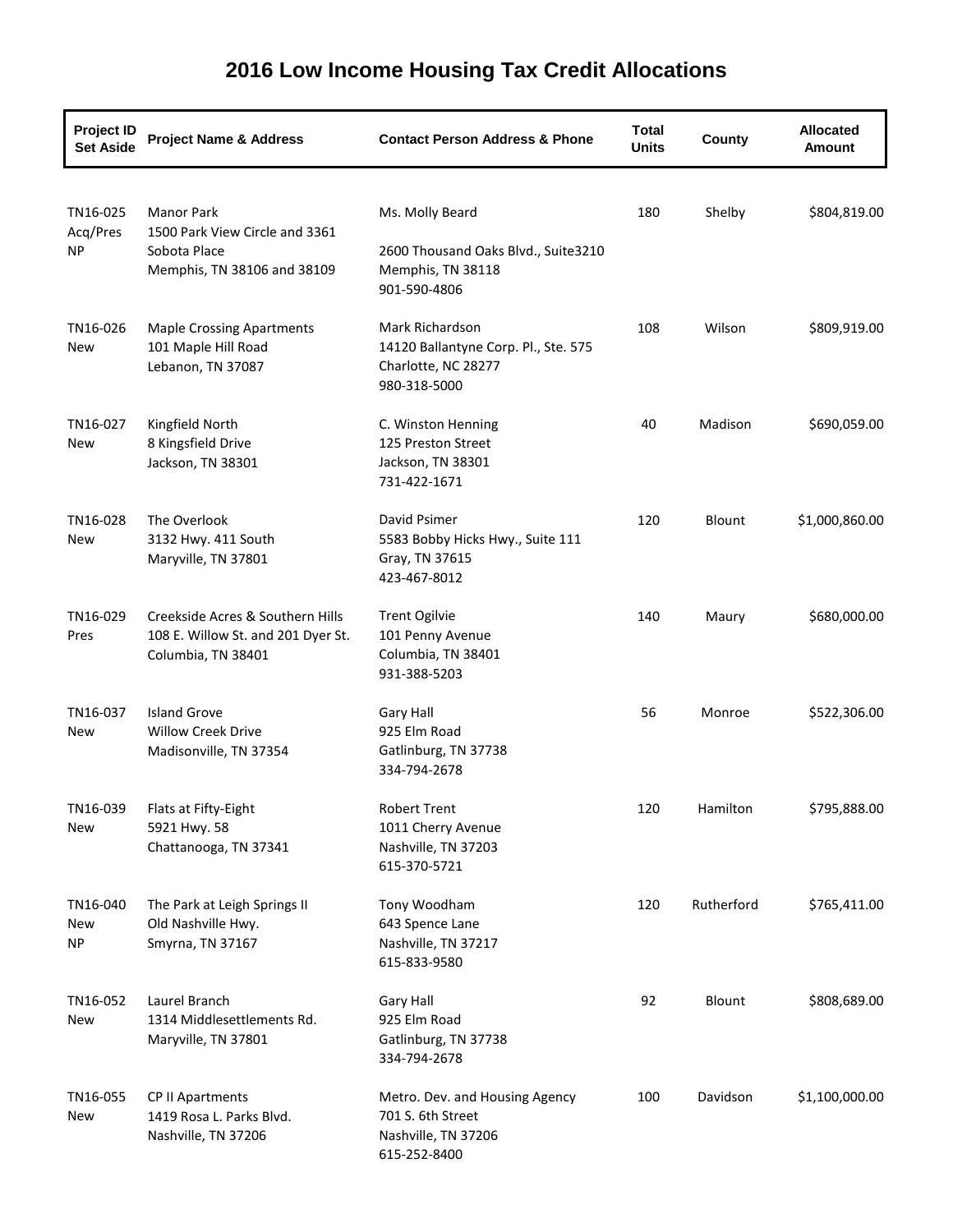| <b>Project ID</b><br><b>Set Aside</b> | <b>Project Name &amp; Address</b>                                                    | <b>Contact Person Address &amp; Phone</b>                                                        | <b>Total</b><br><b>Units</b> | County         | <b>Allocated</b><br><b>Amount</b> |
|---------------------------------------|--------------------------------------------------------------------------------------|--------------------------------------------------------------------------------------------------|------------------------------|----------------|-----------------------------------|
|                                       |                                                                                      |                                                                                                  |                              |                |                                   |
| TN16-061<br>New                       | <b>White Oak Crossing</b><br>W. Dick Ford Lane<br>Knoxville, TN 37920                | Jeffrey J. Woda<br>229 Huber Village Blvd., Suite100<br>Westerville, OH 43081<br>614-396-3200    | 60                           | Knox           | \$415,905.00                      |
| TN16-200<br>Acq/Rehab                 | <b>Waterview Apartments</b><br>1300 Waterview Circle<br>Hendersonville, TN 37075     | Ryan Lunderby<br>2905 Northwest Blvd. Suite 150<br>Plymouth, MN 55441<br>763-354-5500            | 160                          | Sumner         | \$603,848.00                      |
| TN16-201<br>Acq/Rehab                 | King's Crossing/Tara's Place<br>1710 East Northfield Blvd.<br>Murfreesboro, TN 37130 | Ryan Lunderby<br>2905 Northwest Blvd. Suite 150<br>Plymouth, MN 55441<br>763-354-5500            | 184                          | Rutherford     | \$723,550.00                      |
| TN16-202<br>New                       | The Paddock at Grandview<br>230 W. Trinity Lane<br>Nashville, TN 37207               | Evan Holladay<br>1469 S. 4th Street<br>Louisville, KY 40208<br>502-638-0534                      | 240                          | Davidson       | \$1,300,000.00                    |
| TN16-203<br>Acq/Rehab                 | <b>Gate Manor Apartments</b><br>1200 Fowler Lane<br>Clinton, TN 37716                | Douglas B. Smith<br>5106 Maryland Way, Suite 200<br>Brentwood, TN 37027<br>615-647-9004 ext. 701 | 80                           | Anderson       | \$207,862.00                      |
| TN16-204<br>Acq/Rehab                 | <b>Radnor Towers</b><br>312 Thus Avenue<br>Nashville, TN 37211                       | W. Carr Hagan, III<br>900 Gay Street, Suite 2000<br>Knoxville, TN 37902<br>865-549-7448          | 189                          | Davidson       | \$618,923.00                      |
| TN16-206<br>New                       | Patterson Flats<br>270 GE Patterson<br>Memphis, TN 38106                             | Hunter Nelson<br>118 16th Avenue South, Suite 200<br>Nashville, TN 37203<br>615-879-1163         | 194                          | Shelby         | \$887,983.00                      |
| TN16-207<br>Acq/Rehab                 | <b>Woodlawn Apartments</b><br>2300 Wilson Street<br>Chattanooga, TN 37406            | Robert D. Hyde<br>35 Union Avenue, Suite 200<br>Memphis, TN 38103<br>901-544-1721                | 163                          | Hamilton       | \$421,075.00                      |
| TN16-208<br>Acq/Rehab                 | <b>Spring Brook Apartments</b><br>2360 Blackburn Road SE<br>Cleveland, TN 37311      | Robert D. Hyde<br>35 Union Avenue, Suite 200<br>Memphis, TN 38103<br>901-544-1721                | 97                           | <b>Bradley</b> | \$265,810.00                      |
| TN16-209<br>New                       | South Main Artspace Lofts<br>138 St. Paul Avenue<br>Memphis, TN 38103                | Heidi Zimmer<br>250 Third Avenue North, Suite 400<br>Minneapolis, MN 55401<br>612-819-6754       | 58                           | Shelby         | \$680,219.00                      |

## **2016 Low Income Housing Tax Credit Allocations**